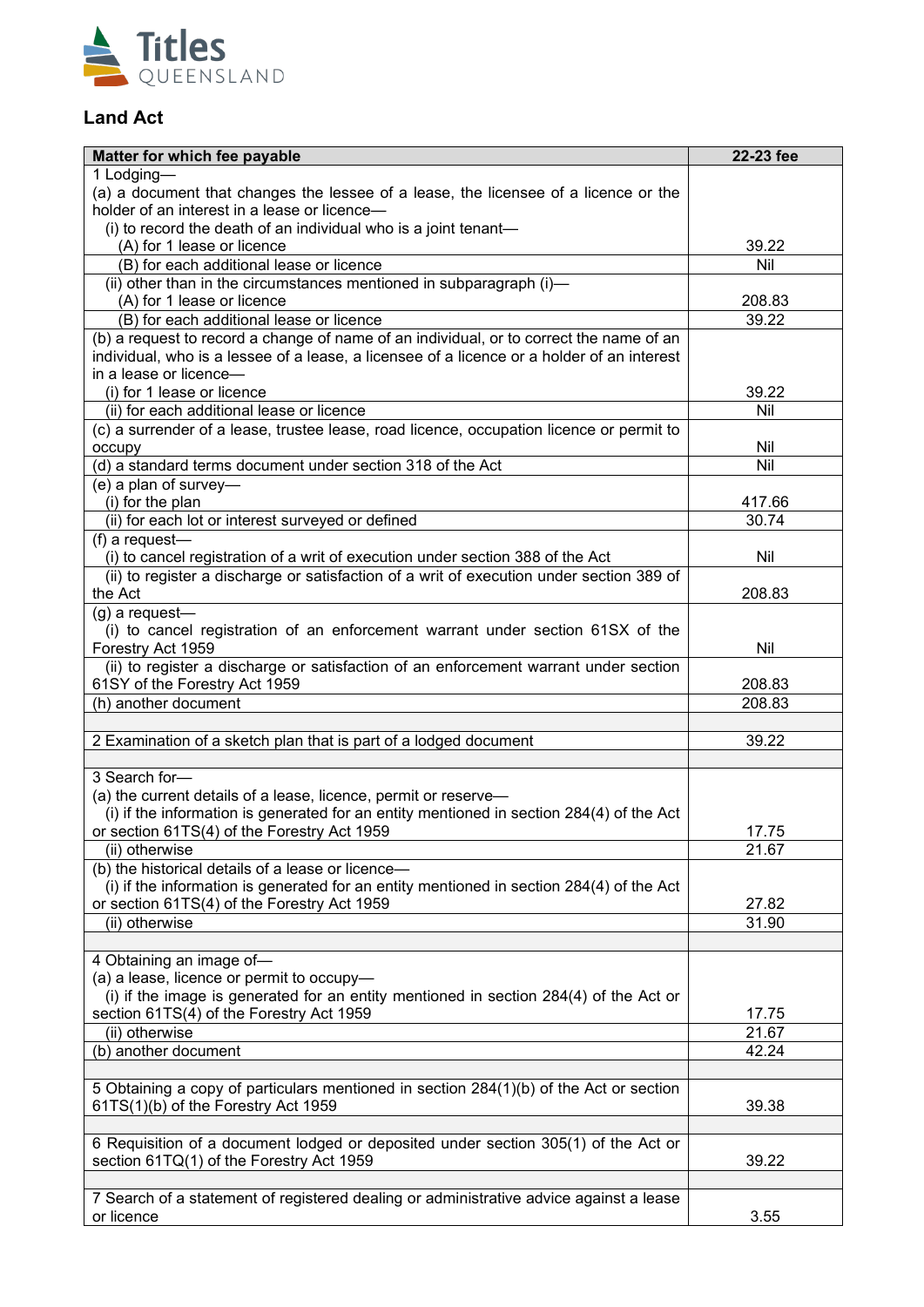| Matter for which fee payable                                                            | 22-23 fee |
|-----------------------------------------------------------------------------------------|-----------|
|                                                                                         |           |
| 8 Investigative search of a register (not including providing a copy of a document)—    |           |
| (a) if no computer programming is required—for each hour or part of an hour             | 135.79    |
| (b) if computer programming is required-                                                |           |
| (i) for each hour or part of an hour not involving computer programming time            | 135.79    |
| (ii) for each hour or part of an hour involving computer programming time (excluding    |           |
| any part of an hour for which a fee under subparagraph (i) applies)                     | 379.34    |
|                                                                                         |           |
| 9 Depositing an administrative advice or a request to remove an administrative advice,  |           |
| other than by the State                                                                 | 30.74     |
|                                                                                         |           |
| 10 Preparation and giving of a notice of the lodgement of a caveat under the Act or the |           |
| Forestry Act 1959                                                                       | 39.22     |
|                                                                                         |           |
| 11 Provision of lodgement support service bundle 1 to an ELN in relation to a           |           |
| conveyancing transaction                                                                | 17.75     |
|                                                                                         |           |
| 12 Provision of lodgement support service bundle 2 to an ELN in relation to a           |           |
| conveyancing transaction                                                                | 14.04     |

### **Land Title Act**

| Matter for which fee payable                                                             | 22-23 fee |
|------------------------------------------------------------------------------------------|-----------|
| 1 Creation of an indefeasible title or, on request, a separate indefeasible title (other |           |
| than a deed of grant)—for each indefeasible title created under section 37 or 57 of the  |           |
| Act                                                                                      | 79.50     |
|                                                                                          |           |
| 2 Lodging-                                                                               |           |
| (a) an instrument that changes the ownership of a lot or an interest in a lot-           |           |
| (i) to record the death of an individual who is a joint tenant-                          |           |
| (A) for 1 lot                                                                            | 39.22     |
| (B) for each additional lot                                                              | Nil       |
| (ii) other than in the circumstances mentioned in subparagraph (i)-                      |           |
| $(A)$ for 1 lot                                                                          | 208.83    |
| (B) for each additional lot                                                              | 39.22     |
| (b) a request to record a change of name of an individual, or to correct the name of an  |           |
| individual, who is the owner of a lot or an interest in a lot-                           |           |
| $(i)$ for 1 lot                                                                          | 39.22     |
| (ii) for each additional lot                                                             | Nil       |
| (c) a plan of survey or an explanatory format plan-                                      |           |
| (i) for the plan                                                                         | 417.66    |
| (ii) for each lot or interest surveyed or defined                                        | 30.74     |
| (d) for establishing a community titles scheme—a request to record the first community   |           |
| management statement for the scheme                                                      | 208.83    |
| (e) for an established community titles scheme-a request to record a new community       |           |
| management statement for the scheme                                                      | 101.76    |
| (f) an application-                                                                      |           |
| (i) to reserve a name as the identifying name to be shown in the community               |           |
| management statement for a proposed community titles scheme (a name reservation)         |           |
| under section 115F of the Act                                                            | 101.76    |
| (ii) to extend a name reservation under section 115G of the Act                          | 101.76    |
| (iii) to withdraw a name reservation under section 115G(3)(a) of the Act                 | Nil       |
| (g) a request to record a change of the address for service of a body corporate recorded |           |
| on an indefeasible title for common property                                             | 39.22     |
| (h) a request-                                                                           | Nil       |
| (i) to cancel registration of a writ of execution under section 118 of the Act           |           |
| (ii) to register a discharge or satisfaction of a writ of execution under section 119 of |           |
| the Act                                                                                  | 208.83    |
| (i) a request to note the lapsing of a caveat under section 126(5) of the Act            | Nil       |
| $(i)$ a standard terms document under section 169(1) of the Act                          | Nil       |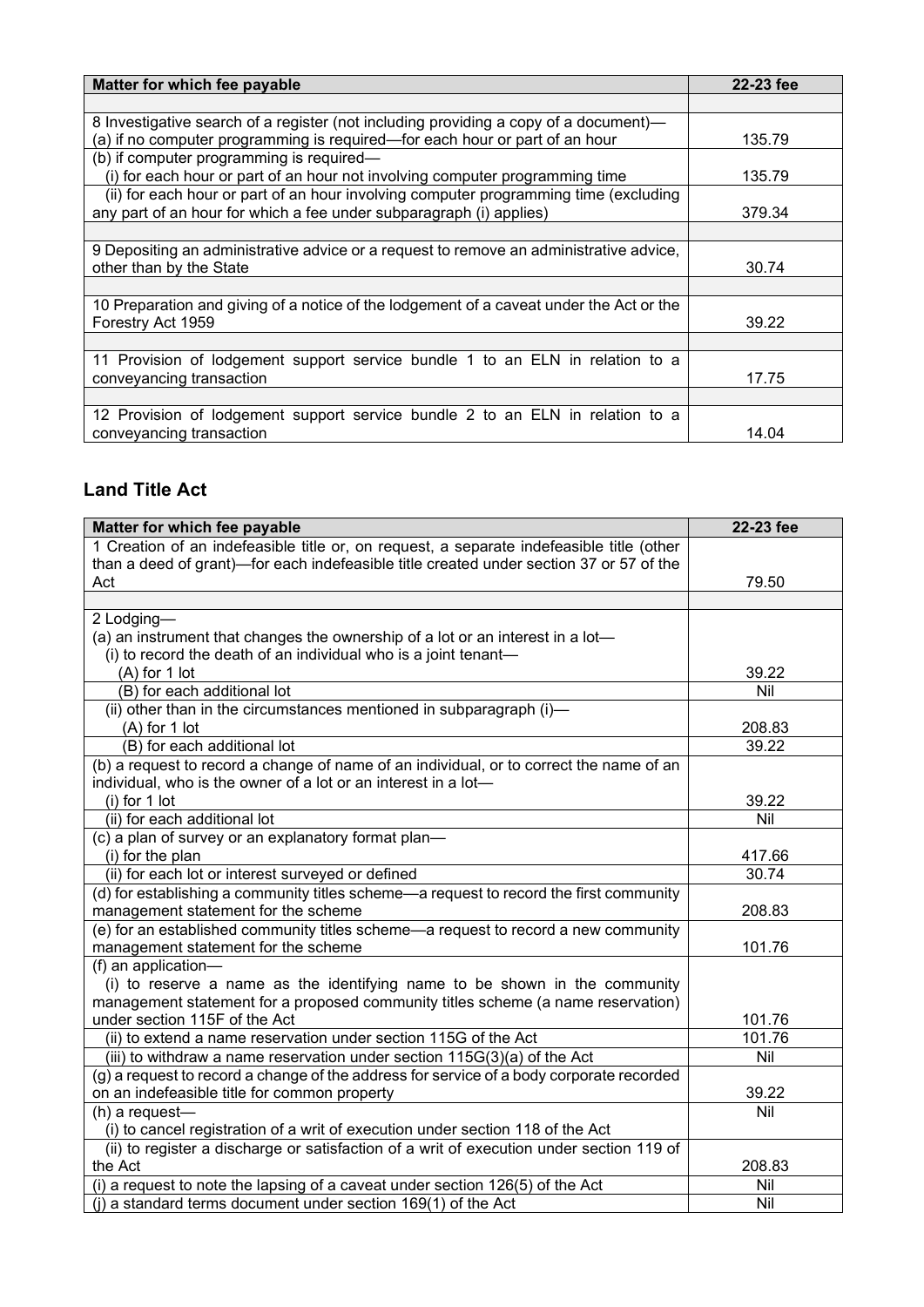| Matter for which fee payable                                                                                                                                                 | 22-23 fee      |
|------------------------------------------------------------------------------------------------------------------------------------------------------------------------------|----------------|
| (k) a request to remove from an indefeasible title a lease or easement that has expired<br>or a profit a prendre that has expired or otherwise ended                         | Nil            |
| (I) any other instrument                                                                                                                                                     | 208.83         |
|                                                                                                                                                                              |                |
| 3 Additional fee for lodging a transfer if the consideration is more than \$180,000-<br>(a) for a transfer of a fee simple—for each $$10,000$ or part of $$10,000$ more than |                |
| \$180,000                                                                                                                                                                    | 39.22          |
| (b) for a transfer of a lease under the South Bank Corporation Act 1989-for each<br>\$10,000 or part of \$10,000 more than \$180,000                                         | 39.22          |
| 4 Examination of a sketch plan that is part of a lodged document                                                                                                             | 39.22          |
| 5 Obtaining a certified copy of a document mentioned in section 35(1)(b) of the Act                                                                                          | 39.38          |
|                                                                                                                                                                              |                |
| 6 Obtaining an image of-                                                                                                                                                     |                |
| (a) a certificate of title-                                                                                                                                                  |                |
| (i) if the image is generated for an entity mentioned in section 35(4) of the Act<br>(ii) otherwise                                                                          | 17.75<br>21.67 |
| (b) a plan of survey-                                                                                                                                                        |                |
| (i) if the image is generated for an entity mentioned in section 35(4) of the Act                                                                                            | 19.29          |
| (ii) otherwise                                                                                                                                                               | 23.21          |
| (c) any other instrument or document, including a community management statement                                                                                             | 42.24          |
|                                                                                                                                                                              |                |
| 7 Search for-                                                                                                                                                                |                |
| (a) an indefeasible title-                                                                                                                                                   |                |
| (i) if the information is generated for an entity mentioned in section 35(4) of the Act                                                                                      | 17.75          |
| (ii) otherwise<br>(b) the historical details of a title-                                                                                                                     | 21.67          |
| (i) if the information is generated for an entity mentioned in section 35(4) of the Act                                                                                      | 27.82          |
| (ii) otherwise                                                                                                                                                               | 31.90          |
|                                                                                                                                                                              |                |
| 8 Preparation and giving of written notice of lodgement of a caveat under the Act                                                                                            | 39.22          |
|                                                                                                                                                                              |                |
| 9 Depositing-                                                                                                                                                                |                |
| (a) a priority notice under section 139(1) of the Act                                                                                                                        | 39.22          |
| (b) a request to extend or withdraw a priority notice under section $141(1)$ or $143(1)$ of                                                                                  |                |
| the Act                                                                                                                                                                      | 39.22          |
| 10 Depositing an administrative advice, or a request to remove an administrative                                                                                             |                |
| advice, other than by the State                                                                                                                                              | 30.74          |
|                                                                                                                                                                              |                |
| 11 Requisition of an instrument or other document lodged or deposited under section                                                                                          |                |
| $156(1)$ of the Act                                                                                                                                                          | 39.22          |
|                                                                                                                                                                              |                |
| 12 Search of a statement of registered dealing, community titles scheme or                                                                                                   |                |
| administrative advice against an indefeasible title                                                                                                                          | 3.55           |
|                                                                                                                                                                              |                |
| 13 Investigative search of a register (not including providing a copy of a document)-<br>(a) if no computer programming is required—for each hour or part of an hour         | 135.79         |
| (b) if computer programming is required-                                                                                                                                     |                |
| (i) for each hour or part of an hour not involving computer programming time                                                                                                 | 135.79         |
| (ii) for each hour or part of an hour involving computer programming time (excluding                                                                                         |                |
| any part of an hour for which a fee under subparagraph (i) applies)                                                                                                          | 379.34         |
|                                                                                                                                                                              |                |
| 14 Provision of lodgement support service bundle 1 to an ELN in relation to a                                                                                                |                |
| conveyancing transaction                                                                                                                                                     | 17.75          |
| 15 Provision of lodgement support service bundle 2 to an ELN in relation to a                                                                                                |                |
| conveyancing transaction                                                                                                                                                     | 14.04          |
|                                                                                                                                                                              |                |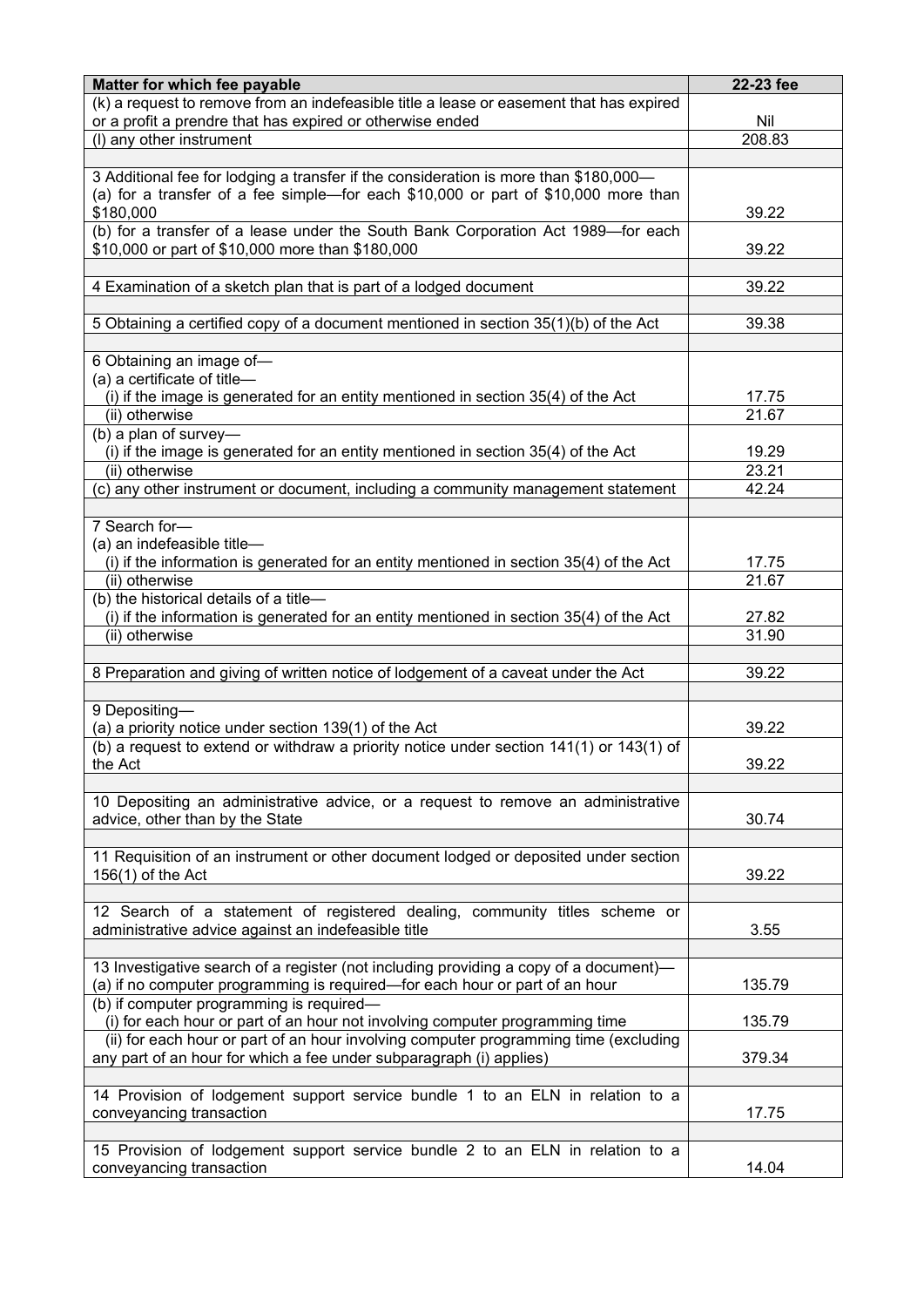# **Building Units and Group Titles Act**

| Matter for which fee payable                                                                | 22-23 fee |
|---------------------------------------------------------------------------------------------|-----------|
| 1 Lodging in the land registry-                                                             |           |
| (a) a plan or a plan of amalgamation mentioned in section 11 of the Act—                    |           |
| (i) lodgement fee                                                                           | 417.66    |
| (ii) additional fee for each lot in the plan                                                | 30.74     |
| (b) a notice of conversion under section 12 of the Act                                      | 140.98    |
| (c) a request to register an order, made under section $25(7A)(c)$ of the Act, directing an |           |
| amendment of a building units plan                                                          | 140.98    |
| (d) a notification of a proposed extinguishment of a plan under section $26(1)(a)$ of the   |           |
| Act                                                                                         | 140.98    |
| (e) a notification of an amendment of, addition to or repeal of by-laws under section       |           |
| $30(3)$ of the Act                                                                          | 140.98    |
| (f) a copy of a referee's order or the tribunal's order under section 112(1)(a) of the Act  | 140.98    |
| (g) another document under the Act                                                          | 39.22     |
|                                                                                             |           |
| 2 Furnish of copies of a registered plan or amendment of a registered plan under            |           |
| section 14 of the Act                                                                       | 30.74     |
|                                                                                             |           |
| 3 Application to-                                                                           |           |
| (a) reserve a name under section 120(1) of the Act                                          | 101.76    |
| (b) extend the period for which a name is reserved under section 120(3) of the Act          | 101.76    |

### **Foreign Ownership of Land Act**

| Matter for which fee payable                                                              | 22-23 fee |
|-------------------------------------------------------------------------------------------|-----------|
| 1 Obtaining a title search statement of the details of interests in land held by a person |           |
| recorded in the register                                                                  | 21.67     |
|                                                                                           |           |
| 2 Preparation and extraction of statistical data from computerised information recorded   |           |
| in the register-                                                                          |           |
| (a) if no computer programming is required—for each hour or part of an hour               | 135.79    |
| (b) if computer programming is required—                                                  |           |
| (i) for each hour or part of an hour not involving computer programming time              | 135.79    |
| (ii) for each hour or part of an hour involving computer programming time (excluding      |           |
| any part of an hour for which a fee under subparagraph (i) applies)                       | 379.34    |

# **Property Law Act**

| Matter for which fee payable                                                              | 22-23 fee |
|-------------------------------------------------------------------------------------------|-----------|
| 1 Lodging in the land registry any of the following under part 18, division 3 of the Act- |           |
| (a) an agreement in writing, deed, conveyance or other instrument, other than a lease     |           |
| for less than 3 years, affecting an estate in land                                        |           |
| (b) a will or devise affecting an estate in land                                          |           |
| (c) another instrument, record or document                                                | 80.56     |
|                                                                                           |           |
| 2 Obtaining a copy of a document registered in the land registry under part 18, division  |           |
| 3 of the Act that is-                                                                     |           |
| (a) an uncertified copy                                                                   | 39.22     |
| (b) a certified copy                                                                      | 79.50     |

# **South Bank Corporation Act**

| Matter for which fee payable                                                            | 22-23 fee |
|-----------------------------------------------------------------------------------------|-----------|
| 1 Lodging in the land registry-                                                         |           |
| (a) a plan for the subdivision or amalgamation of land under section $41(4)$ of the Act | 54.06     |
| (b) a stratum plan                                                                      | 128.26    |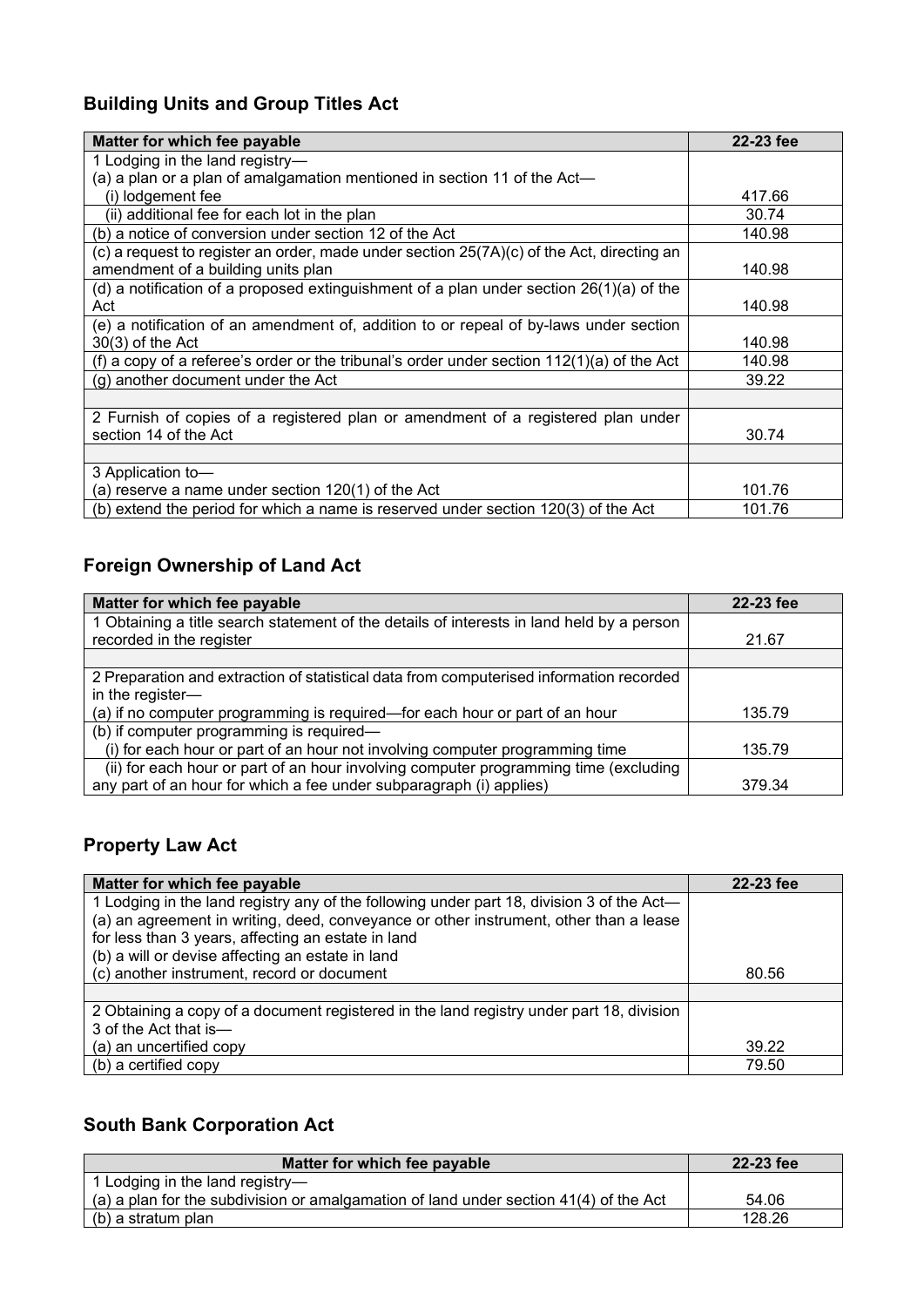| (c) a boundary adjustment plan                                                            | 128.26 |
|-------------------------------------------------------------------------------------------|--------|
| (d) a stratum plan of subdivision                                                         | 128.26 |
| (e) the schedule mentioned in section 42(7) of the Act                                    | 83.74  |
| (f) a stratum plan of amalgamation                                                        | 128.26 |
| (g) a plan mentioned in section 48(2) of the Act                                          | 54.06  |
| (h) an instrument mentioned in section $48(2)(b)$ of the Act                              | 83.74  |
| (i) a management statement                                                                | 83.74  |
| (i) an amendment of a management statement                                                | 83.74  |
| (k) a request to terminate a management statement                                         | 83.74  |
|                                                                                           |        |
| 2 Additional fee for lodging, in the land registry, a plan mentioned in item 1(a), (b) or |        |
| (c) that contains more than 9 lots-for each additional lot                                | 16.80  |
|                                                                                           |        |
| 3 Additional fee for lodging, in the land registry, an instrument mentioned in section    |        |
| 48(2)(b) of the Act that contains more than 9 easements—for each additional easement      | 16.80  |

### **South Bank Corporation Act 1989—modified Building Units and Group Titles Act**

| Matter for which fee payable                                                             | 22-23 fee |
|------------------------------------------------------------------------------------------|-----------|
| 1 Lodging in the land registry-                                                          |           |
| (a) a leasehold building units plan, a leasehold plan of amalgamation or a leasehold     |           |
| plan of resubdivision under the modified Building Units and Group Titles Act-            |           |
| (i) lodgement fee                                                                        | 133.56    |
| (ii) additional fee if the plan contains more than 9 lots—for each additional lot        | 16.8      |
| (b) a notice of conversion under section 12 of the modified Building Units and Group     |           |
| <b>Titles Act</b>                                                                        | 83.74     |
| (c) a request under section 26B of the modified Building Units and Group Titles Act      | 83.74     |
| (d) a notification of an amendment of, addition to or repeal of by-laws under section    |           |
| 30(3) of the modified Building Units and Group Titles Act                                | 83.74     |
| (e) a copy of a referee's order or the tribunal's order under section 112(1)(a) of the   |           |
| modified Building Units and Group Titles Act                                             | 140.98    |
| (f) a document required to be lodged in the registry under the modified Building Units   |           |
| and Group Titles Act, other than a document mentioned in paragraphs (a) to (e)           | 16.8      |
|                                                                                          |           |
| 2 Furnish of copies of a registered leasehold building units plan or amendment of a      |           |
| registered leasehold building units plan under section 14 of the modified Building Units |           |
| and Group Titles Act                                                                     | 30.74     |
|                                                                                          |           |
| 3 Application to-                                                                        |           |
| (a) reserve a name under section 120(1) of the modified Building Units and Group Titles  |           |
| Act                                                                                      | 101.76    |
| (b) extend the period for which a name is reserved under section 120(3) of the modified  |           |
| <b>Building Units and Group Titles Act</b>                                               | 101.76    |

### **Water Act**

| Matter for which fee payable                                                                   | 22-23 fee |
|------------------------------------------------------------------------------------------------|-----------|
| 1. Creation of, on request, a title or separate title for a water allocation, other than under |           |
| section 146 or 147 of the Act—for each title created                                           | 79.50     |
| $L$ odging—                                                                                    |           |
| (a) an instrument that changes ownership of a water allocation or an interest in a water       |           |
| allocation-                                                                                    |           |
| (i) to record the death of an individual-                                                      |           |
| (A) for 1 water allocation                                                                     | 39.22     |
| (B) for each additional water allocation                                                       | Nil       |
| (ii) with an instrument changing ownership of a lot or an interest in a lot, other than in     |           |
| the circumstances mentioned in subparagraph (i)-for each water allocation                      | 39.22     |
| (iii) otherwise-                                                                               |           |
| (A) for 1 water allocation                                                                     | 208.83    |
| (B) for each additional water allocation                                                       | 39.22     |